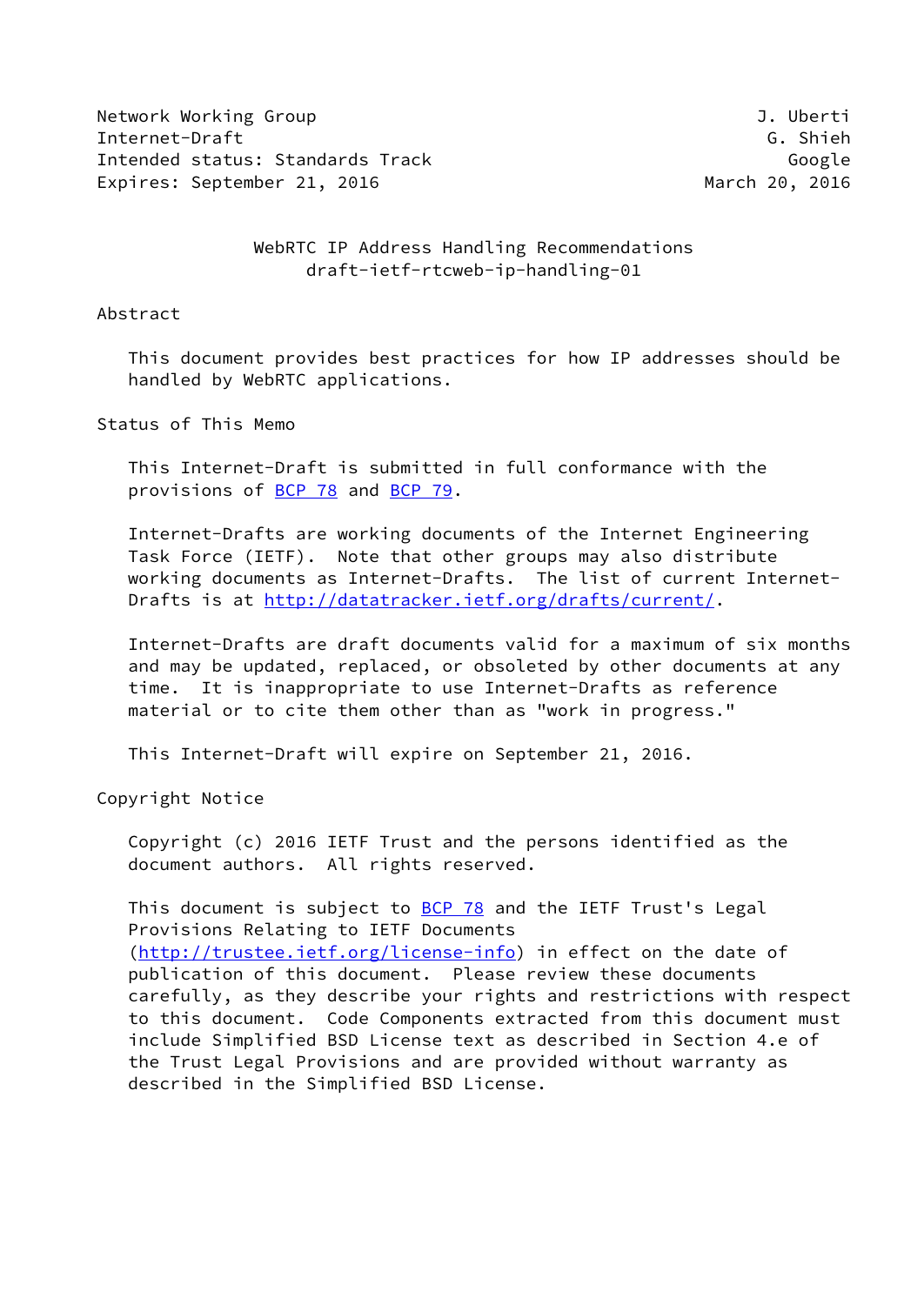# <span id="page-1-1"></span>Internet-Draft WebRTC IP Handling March 2016

# Table of Contents

| 3. |                         |  |
|----|-------------------------|--|
|    |                         |  |
|    |                         |  |
|    |                         |  |
|    |                         |  |
|    |                         |  |
|    |                         |  |
|    | $\overline{\mathbf{8}}$ |  |
|    |                         |  |

# <span id="page-1-0"></span>[1](#page-1-0). Introduction

 As a technology that supports peer-to-peer connections, WebRTC may send data over different network paths than the path used for HTTP traffic. This may allow a web application to learn additional information about the user, which may be problematic in certain cases. This document summarizes the concerns, and makes recommendations on how best to handle the tradeoff between privacy and media performance.

<span id="page-1-2"></span>[2](#page-1-2). Problem Statement

 WebRTC enables real-time peer-to-peer communications by enumerating network interfaces and discovering the best route through the ICE [\[RFC5245](https://datatracker.ietf.org/doc/pdf/rfc5245)] protocol. During the ICE process, the peers involved in a session gather and exchange all the IP addresses they can discover, so that the connectivity of each IP pair can be checked, and the best path chosen. The addresses that are gathered usually consist of an endpoint's private physical/virtual addresses, and its public Internet addresses.

 These addresses are exposed upwards to the web application, so that they can be communicated to the remote endpoint. This allows the application to learn more about the local network configuration than it would from a typical HTTP scenario, in which the web server would only see a single public Internet address, i.e. the address from which the HTTP request was sent.

The information revealed falls into three categories: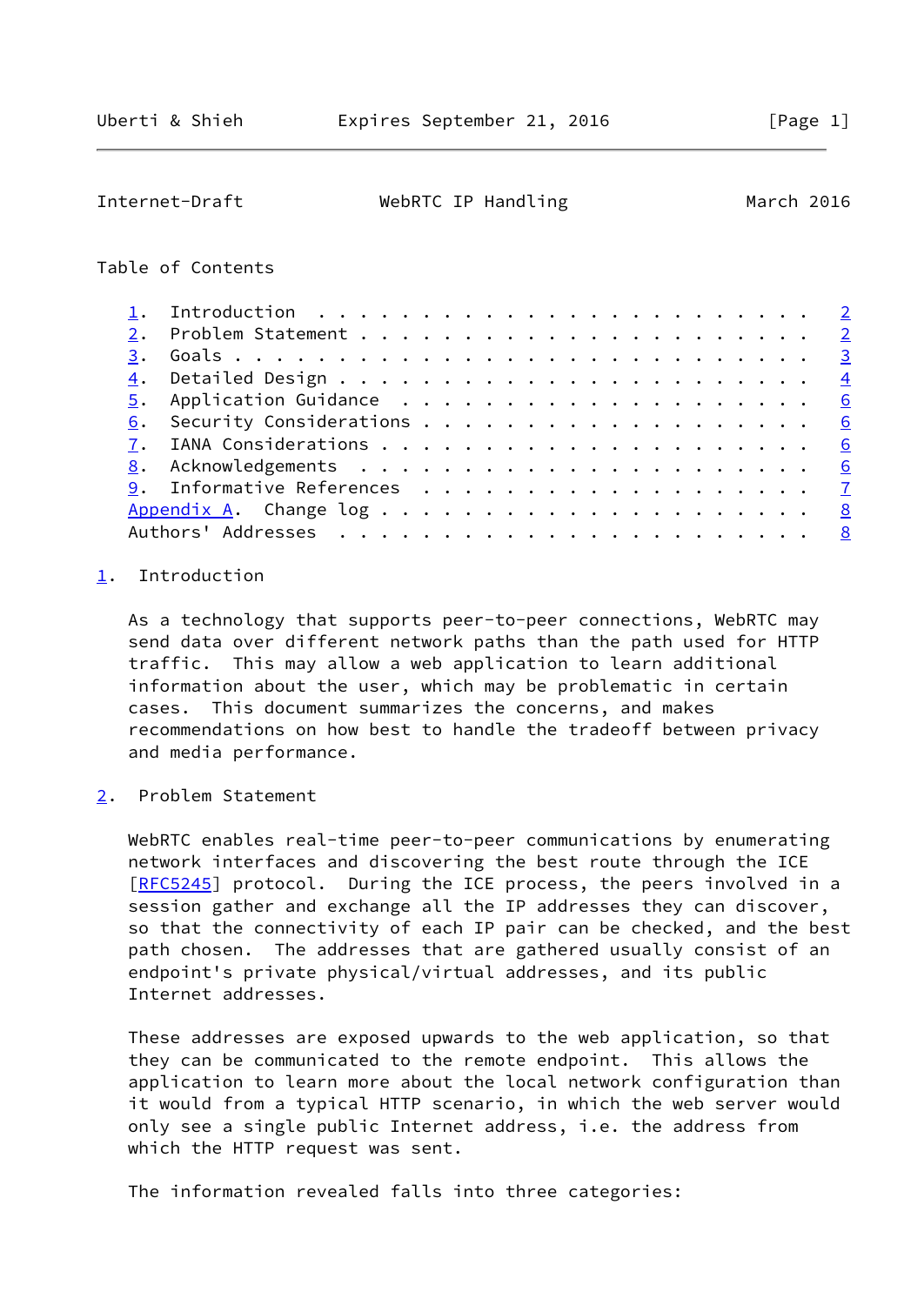1. If the client is behind a NAT, the client's private IP addresses, typically [[RFC1918](https://datatracker.ietf.org/doc/pdf/rfc1918)] addresses, can be learned.

Uberti & Shieh **Expires September 21, 2016** [Page 2]

<span id="page-2-1"></span>Internet-Draft WebRTC IP Handling March 2016

- 2. If the client tries to hide its physical location through a VPN, and the VPN and local OS support routing over multiple interfaces, WebRTC will discover the public address for the VPN as well as the ISP public address that the VPN runs over.
- 3. If the client is behind a proxy, but direct access to the Internet is also supported, WebRTC's STUN [[RFC5389](https://datatracker.ietf.org/doc/pdf/rfc5389)] checks will bypass the proxy and reveal the public address of the client.

 Of these three concerns, #2 is the most significant concern, since for some users, the purpose of using a VPN is for anonymity. However, different VPN users will have different needs, and some VPN users (e.g. corporate VPN users) may in fact prefer WebRTC to send media traffic directly, i.e. not through the VPN.

#3 is a less common concern, as proxy administrators can control this behavior through local firewall policy if desired, coupled with the fact that forcing WebRTC traffic through a proxy will have negative effects on both the proxy and on media quality. For situations where this is an important consideration, use of a RETURN proxy, as described below, can be an effective solution.

#1 is considered to be the least significant concern, given that the local address values often contain minimal information (e.g. 192.168.0.2), or have built-in privacy protection (e.g. [\[RFC4941](https://datatracker.ietf.org/doc/pdf/rfc4941)] IPv6 addresses).

 Note also that these concerns predate WebRTC; Adobe Flash Player has provided similar functionality since the introduction of RTMFP [\[RFC7016](https://datatracker.ietf.org/doc/pdf/rfc7016)] in 2008.

# <span id="page-2-0"></span>[3](#page-2-0). Goals

 Being peer-to-peer, WebRTC represents a privacy-enabling technology, and therefore we want to avoid solutions that disable WebRTC or make it harder to use. This means that WebRTC should be configured by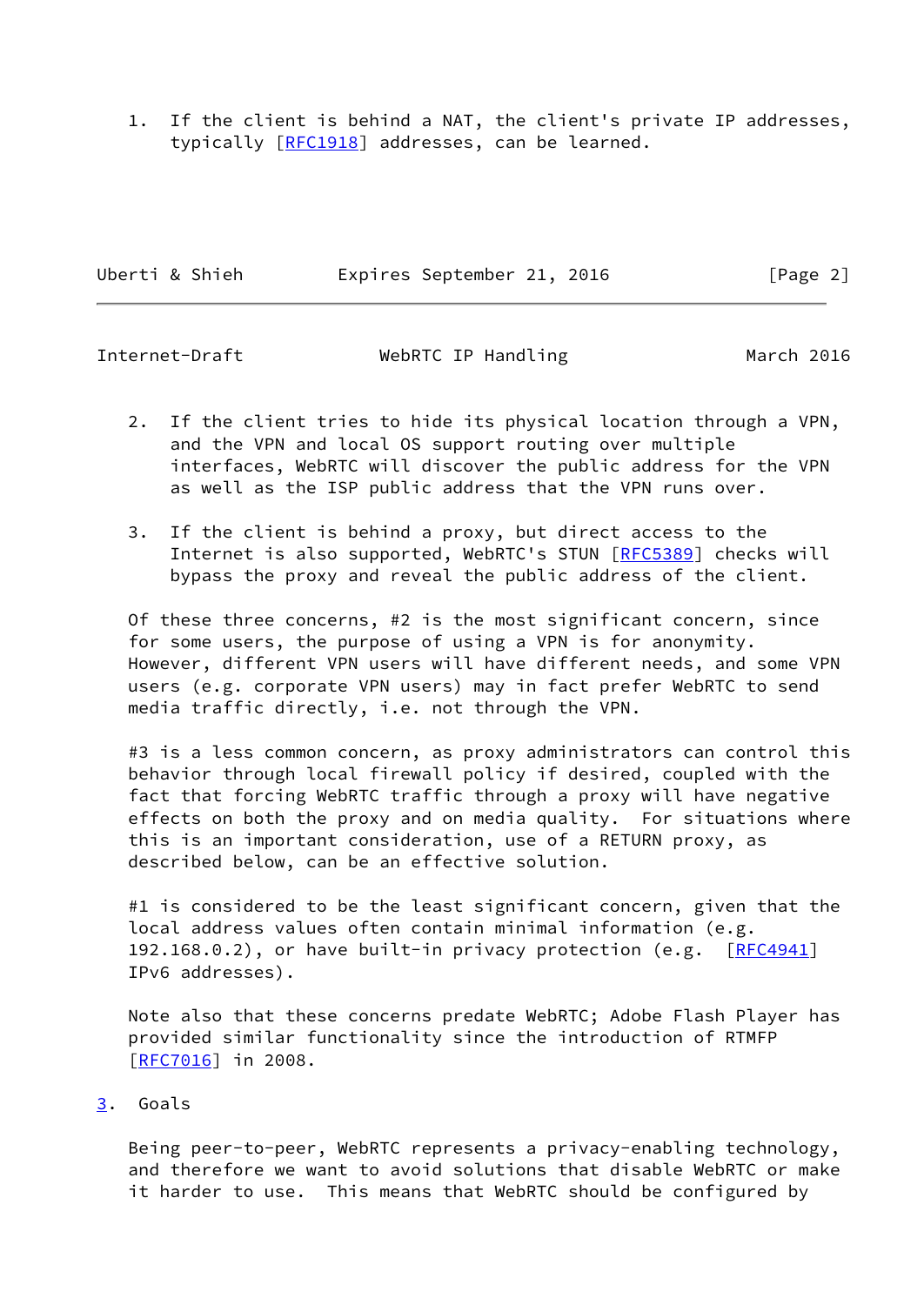default to only reveal the minimum amount of information needed to establish a performant WebRTC session, while providing options to reveal additional information upon user consent, or further limit this information if the user has specifically requested this. Specifically, WebRTC should:

- o Provide a privacy-friendly default behavior which strikes the right balance between privacy and media performance for most users and use cases.
- o For users who care more about one versus the other, provide a means to customize the experience.

| Uberti & Shieh |  | Expires September 21, 2016 |  |  |  | [Page 3] |  |
|----------------|--|----------------------------|--|--|--|----------|--|
|----------------|--|----------------------------|--|--|--|----------|--|

<span id="page-3-1"></span>Internet-Draft WebRTC IP Handling March 2016

<span id="page-3-0"></span>[4](#page-3-0). Detailed Design

The main ideas for the design are the following:

- 1. By default, WebRTC should follow normal IP routing rules, to the extent that this is easy to determine (i.e., not considering proxies). This can be accomplished by binding local sockets to the wildcard addresses (0.0.0.0 for IPv4, :: for IPv6), which allows the OS to route WebRTC traffic the same way as it would HTTP traffic, and allows only the 'typical' public addresses to be discovered.
- 2. By default, support for direct connections between hosts (i.e., without traversing a NAT or relay server) should be maintained. To accomplish this, the local IPv4 and IPv6 addresses of the interface used for outgoing STUN traffic should still be surfaced as candidates, even when binding to the wildcard addresses as mentioned above. The appropriate addresses here can be discovered by the common trick of binding sockets to the wildcard addresses, connect()ing those sockets to some well-known public IP address (one particular example being "8.8.8.8"), and then reading the bound local addresses via getsockname(). This approach requires no data exchange; it simply provides a mechanism for applications to retrieve the desired information from the kernel routing table.
- 3. When used with audio and video devices, WebRTC requires explicit user permission to access those devices. We propose that this permission grant be expanded to include consent to allow WebRTC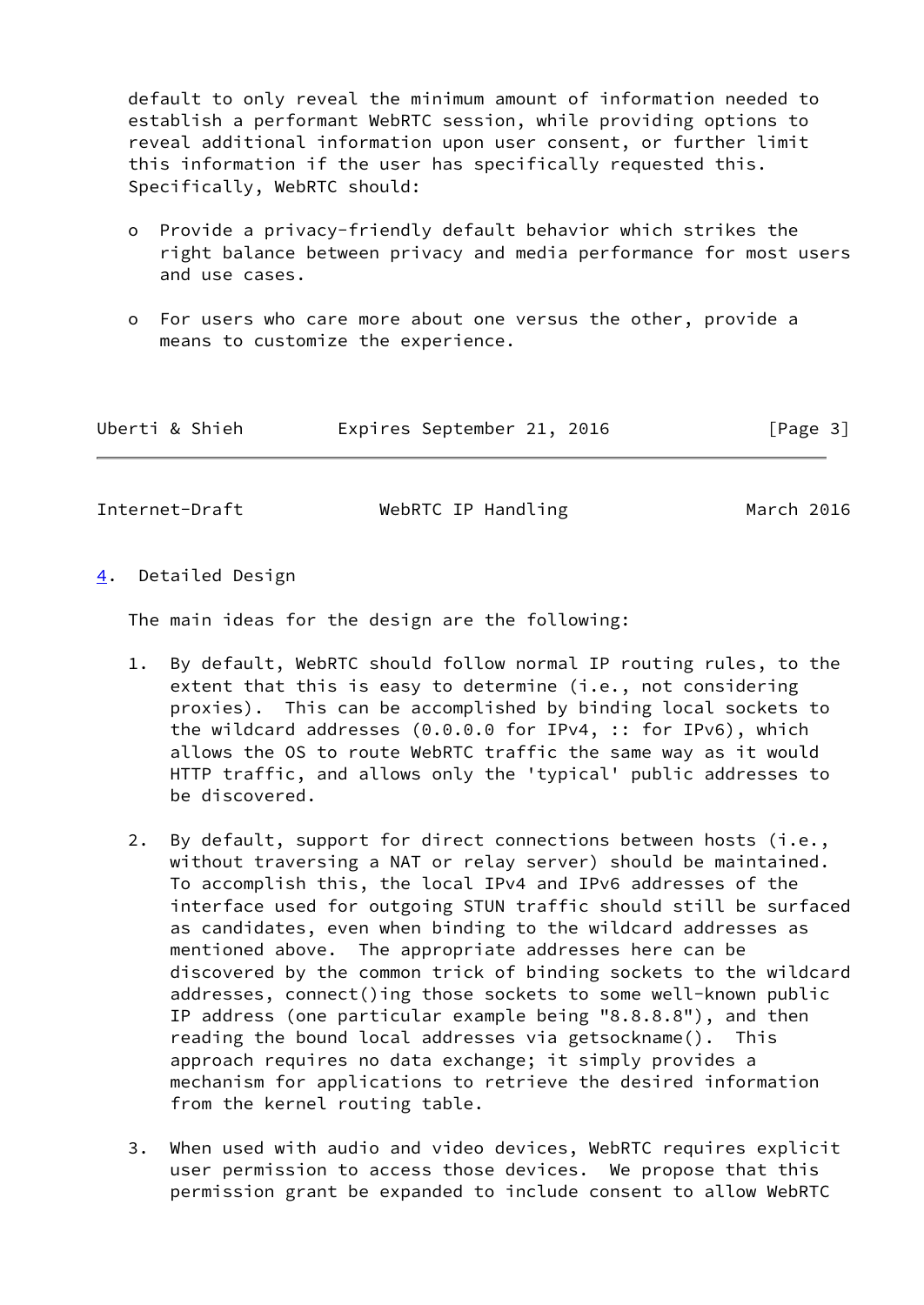to access all IP addresses associated with the user agent, for the purpose of finding the absolute best route for media traffic. Combining these permission grants, rather than having the user grant permission individually, is a considered balance; this balance takes into account that the user has placed enough trust into the application to allow it to access their devices, that when doing so the user typically wants to engage in a conversational session, which benefits most from an optimal network path, and lastly, the fact that the underlying issue is complex, and difficult to explain meaningfully to the user.

 4. Determining whether a web proxy is in use is a complex process, as the answer can depend on the exact site or address being contacted. Furthermore, web proxies that support UDP are not widely deployed today. As a result, when WebRTC is made to go through a proxy, it typically must use TCP, either ICE-TCP [\[RFC6544](https://datatracker.ietf.org/doc/pdf/rfc6544)] or TURN-over-TCP [\[RFC5766](https://datatracker.ietf.org/doc/pdf/rfc5766)]. Naturally, this has attendant costs on media quality and also proxy performance.

| Uberti & Shieh | Expires September 21, 2016 |  | [Page 4] |
|----------------|----------------------------|--|----------|

Internet-Draft WebRTC IP Handling March 2016

5. RETURN [[I-D.ietf-rtcweb-return](#page-6-5)] is a new proposal for explicit proxying of WebRTC media traffic. When RETURN proxies are deployed, media and STUN checks will go through the proxy, but without the performance issues associated with sending through a typical web proxy.

 Based on these ideas, we define four modes of WebRTC behavior, reflecting different privacy/media tradeoffs:

- Mode 1: Enumerate all addresses: WebRTC will bind to all interfaces individually and use them all to attempt communication with STUN servers, TURN servers, or peers. This will converge on the best media path, and is ideal when media performance is the highest priority, but it discloses the most information. As such, this should only be performed when the user has explicitly given consent for local media access, as indicated in design idea #3 above.
- Mode 2: Default route + the single associated local address: By binding solely to the wildcard address, media packets will follow the kernel routing table rules, which will typically result in the same route as the application's HTTP traffic.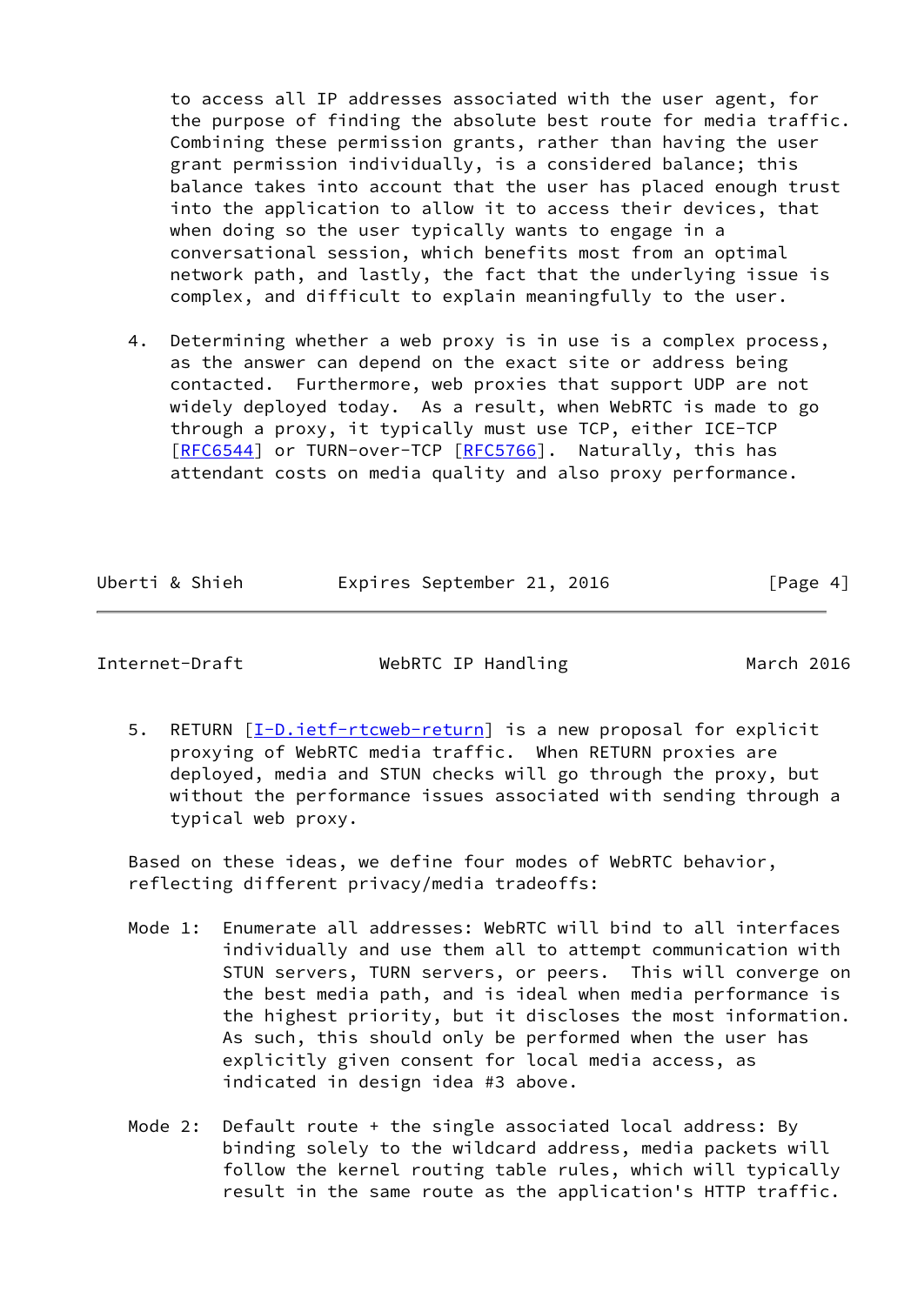In addition, the associated private address will be discovered through getsockname, as mentioned above. This ensures that direct connections can still be established even when local media access is not granted, e.g., for data channel applications.

- Mode 3: Default route only: This is the the same as Mode 2, except that the associated private address is not provided, which may cause traffic to hairpin through a NAT, fall back to the application TURN server, or fail altogether, with resulting quality implications.
- Mode 4: Force proxy: This forces all WebRTC media traffic through a proxy, if one is configured. If the proxy does not support UDP (as is the case for all HTTP and most SOCKS [\[RFC1928](https://datatracker.ietf.org/doc/pdf/rfc1928)] proxies), or the WebRTC implementation does not support UDP proxying, the use of UDP will be disabled, and TCP will be used to send and receive media through the proxy. Use of TCP will result in reduced quality, in addition to any performance considerations associated with sending all WebRTC media through the proxy server.

We recommend Mode 1 as the default behavior only if cam/mic permission has been granted, or Mode 2 if this is not the case.

| Uberti & Shieh | Expires September 21, 2016 |  | [Page 5] |
|----------------|----------------------------|--|----------|
|----------------|----------------------------|--|----------|

<span id="page-5-1"></span>

| Internet-Draft | WebRTC IP Handling | March 2016 |
|----------------|--------------------|------------|
|----------------|--------------------|------------|

 Users who prefer Mode 3 or 4 should be able to select a preference or install an extension to force their browser to operate in the specified mode.

 Note that when a RETURN proxy is configured for the interface associated with the default route, Mode 2 and 3 will cause any external media traffic to go through the RETURN proxy. This provides a way to ensure the proxy is used for external traffic, but without the performance issues of forcing all media through said proxy.

<span id="page-5-0"></span>[5](#page-5-0). Application Guidance

 The recommendations mentioned in this document may cause certain WebRTC applications to malfunction. In order to be robust in all scenarios, applications should follow the following guidelines: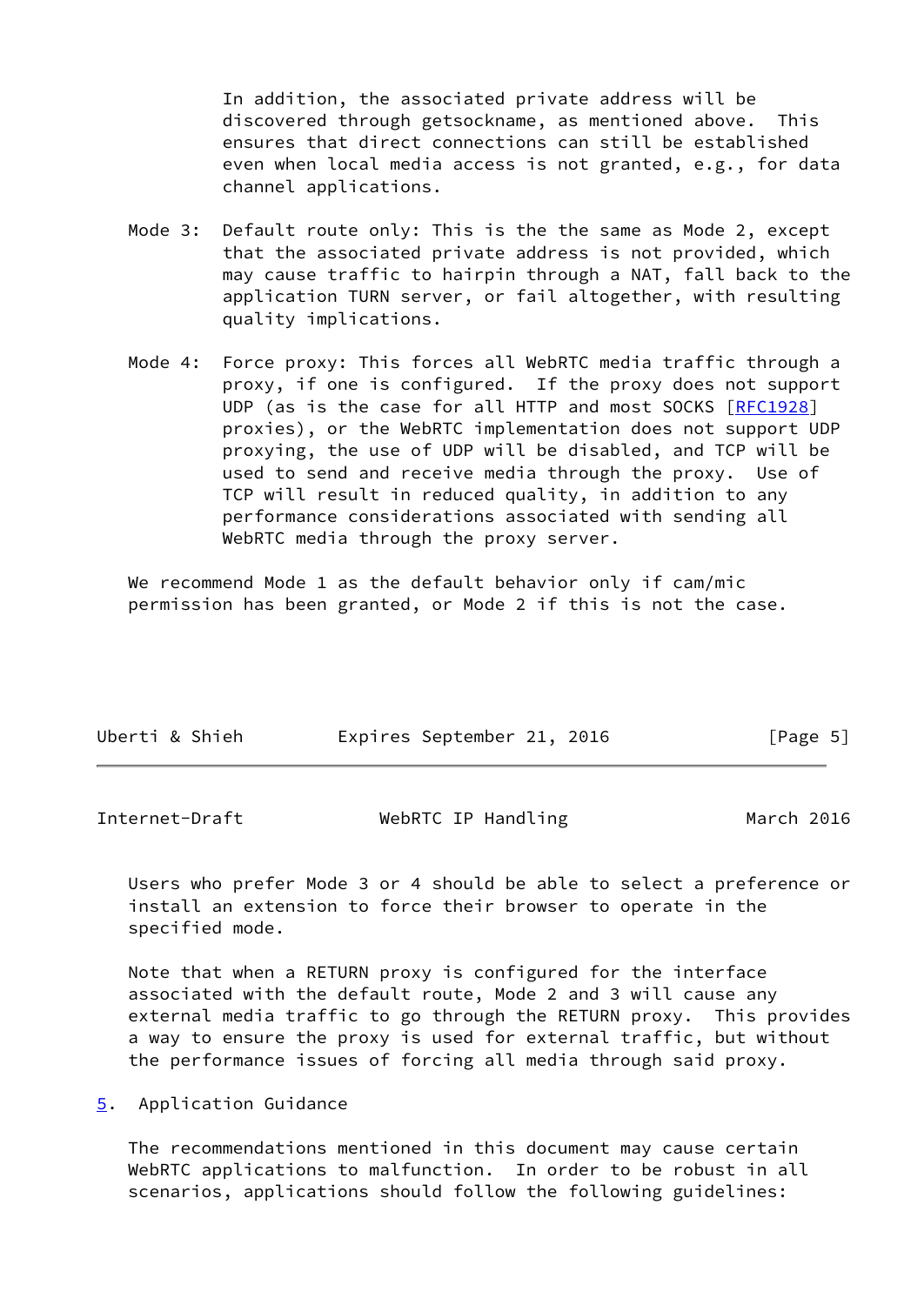- o Applications should deploy a TURN server with support for both UDP and TCP connections to the server. This ensures that connectivity can still be established, even when Mode 3 or 4 are in use, assuming the TURN server can be reached.
- o Applications can detect when they don't have access to the full set of ICE candidates by checking for the presence of host candidates. If no host candidates are present, Mode 3 or 4 above is in use.
- o Future versions of browsers may present an indicator to signify that the page is using WebRTC to set up a peer-to-peer connection. Applications should be careful to only use WebRTC in a fashion that is consistent with user expectations.
- <span id="page-6-0"></span>[6](#page-6-0). Security Considerations

This document is entirely devoted to security considerations.

<span id="page-6-1"></span>[7](#page-6-1). IANA Considerations

This document requires no actions from IANA.

<span id="page-6-2"></span>[8](#page-6-2). Acknowledgements

 Several people provided input into this document, including Harald Alvestrand, Ted Hardie, Matthew Kaufmann, Eric Rescorla, and Adam Roach.

| Uberti & Shieh | Expires September 21, 2016 | [Page 6] |
|----------------|----------------------------|----------|
|                |                            |          |

<span id="page-6-4"></span>Internet-Draft WebRTC IP Handling March 2016

<span id="page-6-3"></span>[9](#page-6-3). Informative References

<span id="page-6-5"></span> [I-D.ietf-rtcweb-return] Schwartz, B. and J. Uberti, "Recursively Encapsulated TURN (RETURN) for Connectivity and Privacy in WebRTC", [draft](https://datatracker.ietf.org/doc/pdf/draft-ietf-rtcweb-return-01) [ietf-rtcweb-return-01](https://datatracker.ietf.org/doc/pdf/draft-ietf-rtcweb-return-01) (work in progress), January 2016.

[RFC1918] Rekhter, Y., Moskowitz, B., Karrenberg, D., de Groot, G.,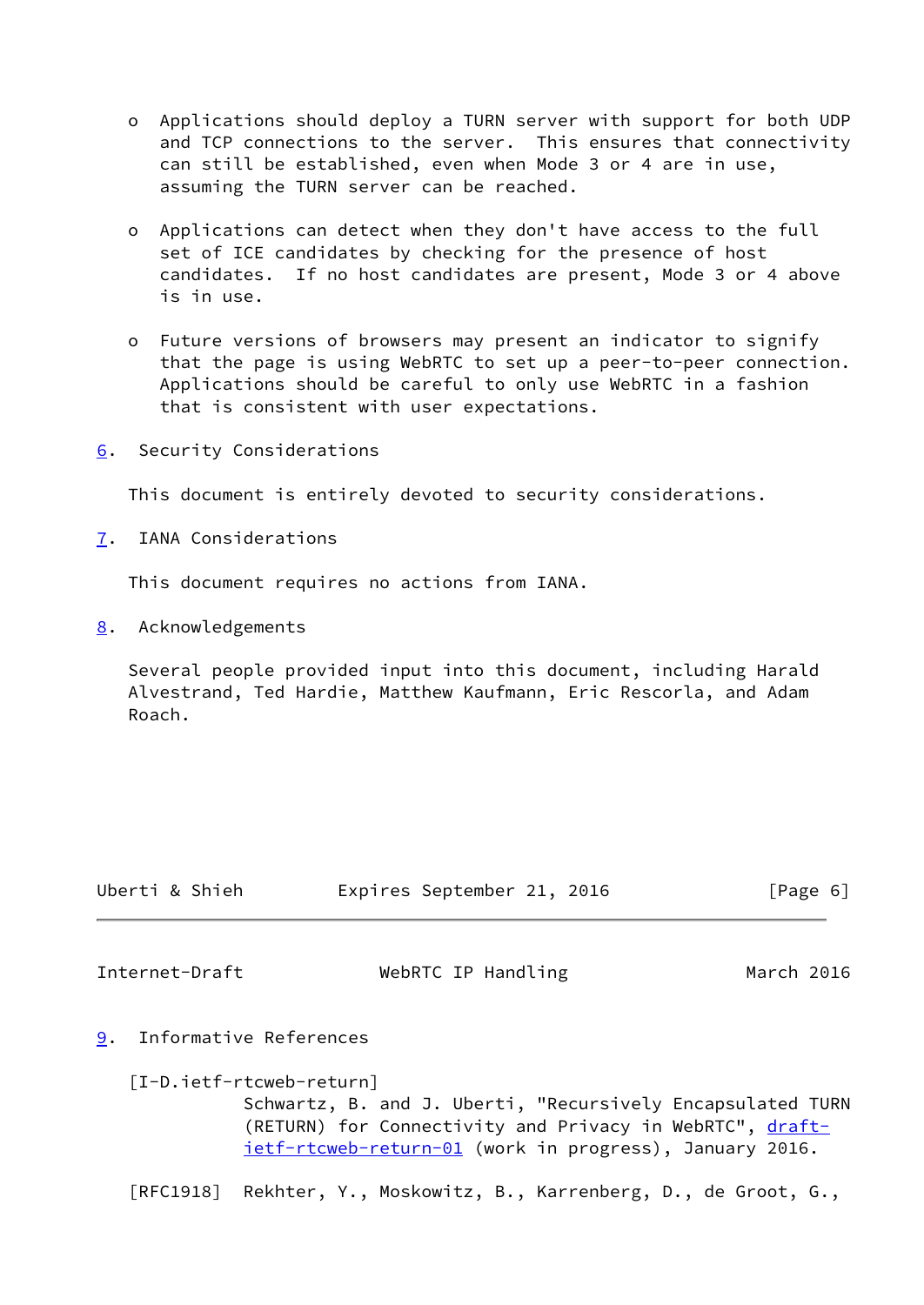and E. Lear, "Address Allocation for Private Internets", [BCP 5,](https://datatracker.ietf.org/doc/pdf/bcp5) [RFC 1918](https://datatracker.ietf.org/doc/pdf/rfc1918), DOI 10.17487/RFC1918, February 1996, <<http://www.rfc-editor.org/info/rfc1918>>.

- [RFC1928] Leech, M., Ganis, M., Lee, Y., Kuris, R., Koblas, D., and L. Jones, "SOCKS Protocol Version 5", [RFC 1928](https://datatracker.ietf.org/doc/pdf/rfc1928), DOI 10.17487/RFC1928, March 1996, <<http://www.rfc-editor.org/info/rfc1928>>.
- [RFC4941] Narten, T., Draves, R., and S. Krishnan, "Privacy Extensions for Stateless Address Autoconfiguration in IPv6", [RFC 4941](https://datatracker.ietf.org/doc/pdf/rfc4941), DOI 10.17487/RFC4941, September 2007, <<http://www.rfc-editor.org/info/rfc4941>>.
- [RFC5245] Rosenberg, J., "Interactive Connectivity Establishment (ICE): A Protocol for Network Address Translator (NAT) Traversal for Offer/Answer Protocols", [RFC 5245](https://datatracker.ietf.org/doc/pdf/rfc5245), DOI 10.17487/RFC5245, April 2010, <<http://www.rfc-editor.org/info/rfc5245>>.
- [RFC5389] Rosenberg, J., Mahy, R., Matthews, P., and D. Wing, "Session Traversal Utilities for NAT (STUN)", [RFC 5389](https://datatracker.ietf.org/doc/pdf/rfc5389), DOI 10.17487/RFC5389, October 2008, <<http://www.rfc-editor.org/info/rfc5389>>.
- [RFC5766] Mahy, R., Matthews, P., and J. Rosenberg, "Traversal Using Relays around NAT (TURN): Relay Extensions to Session Traversal Utilities for NAT (STUN)", [RFC 5766](https://datatracker.ietf.org/doc/pdf/rfc5766), DOI 10.17487/RFC5766, April 2010, <<http://www.rfc-editor.org/info/rfc5766>>.
- [RFC6544] Rosenberg, J., Keranen, A., Lowekamp, B., and A. Roach, "TCP Candidates with Interactive Connectivity Establishment (ICE)", [RFC 6544](https://datatracker.ietf.org/doc/pdf/rfc6544), DOI 10.17487/RFC6544, March 2012, [<http://www.rfc-editor.org/info/rfc6544](http://www.rfc-editor.org/info/rfc6544)>.
- [RFC7016] Thornburgh, M., "Adobe's Secure Real-Time Media Flow Protocol", [RFC 7016](https://datatracker.ietf.org/doc/pdf/rfc7016), DOI 10.17487/RFC7016, November 2013, <<http://www.rfc-editor.org/info/rfc7016>>.

| Uberti & Shieh |  | Expires September 21, 2016 |  |  | [Page 7] |
|----------------|--|----------------------------|--|--|----------|
|----------------|--|----------------------------|--|--|----------|

<span id="page-7-1"></span>Internet-Draft WebRTC IP Handling March 2016

<span id="page-7-0"></span>[Appendix A.](#page-7-0) Change log